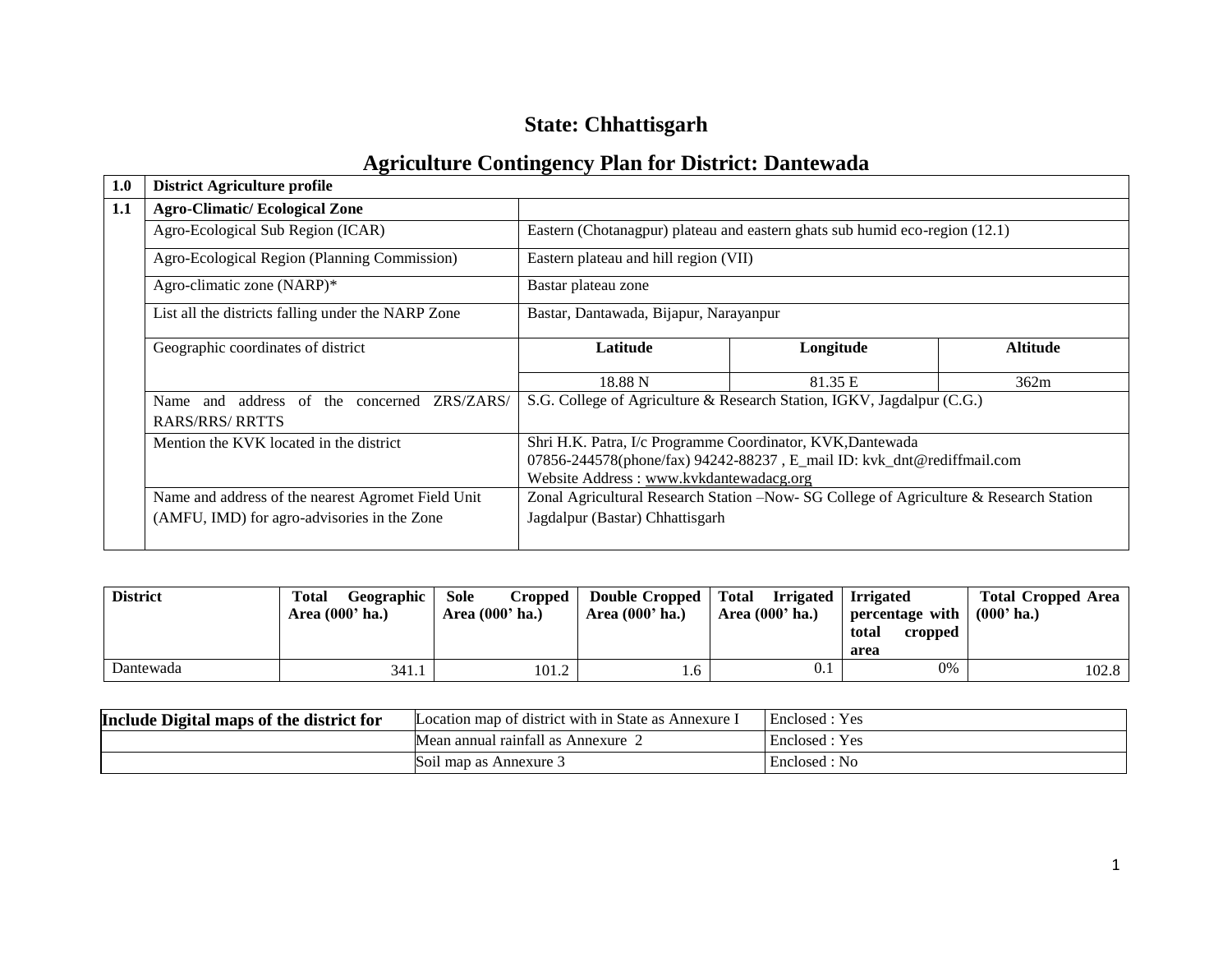## **Annexure I**

Location map of district within State

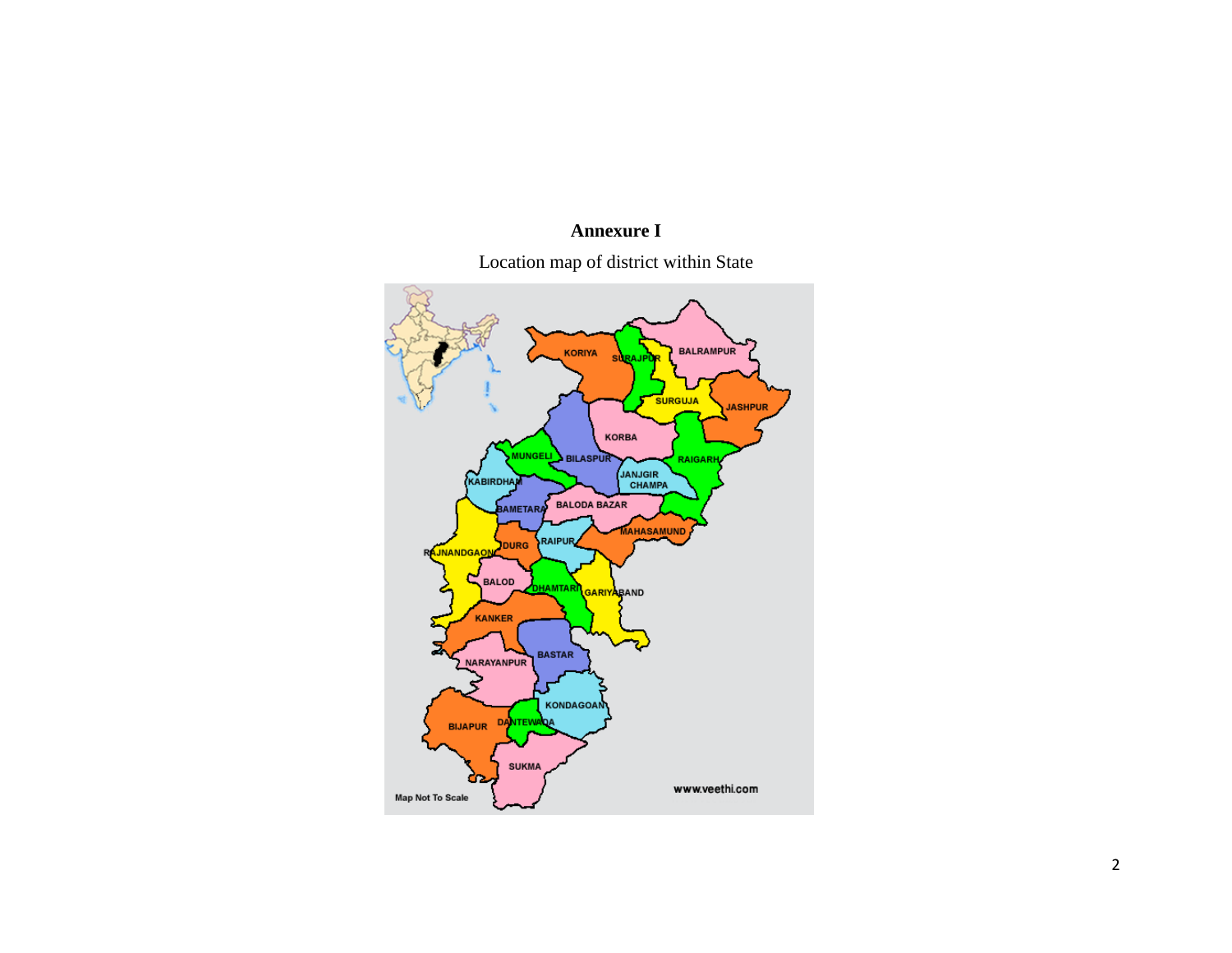## **Annexure II**

Mean annual rainfall (mm)

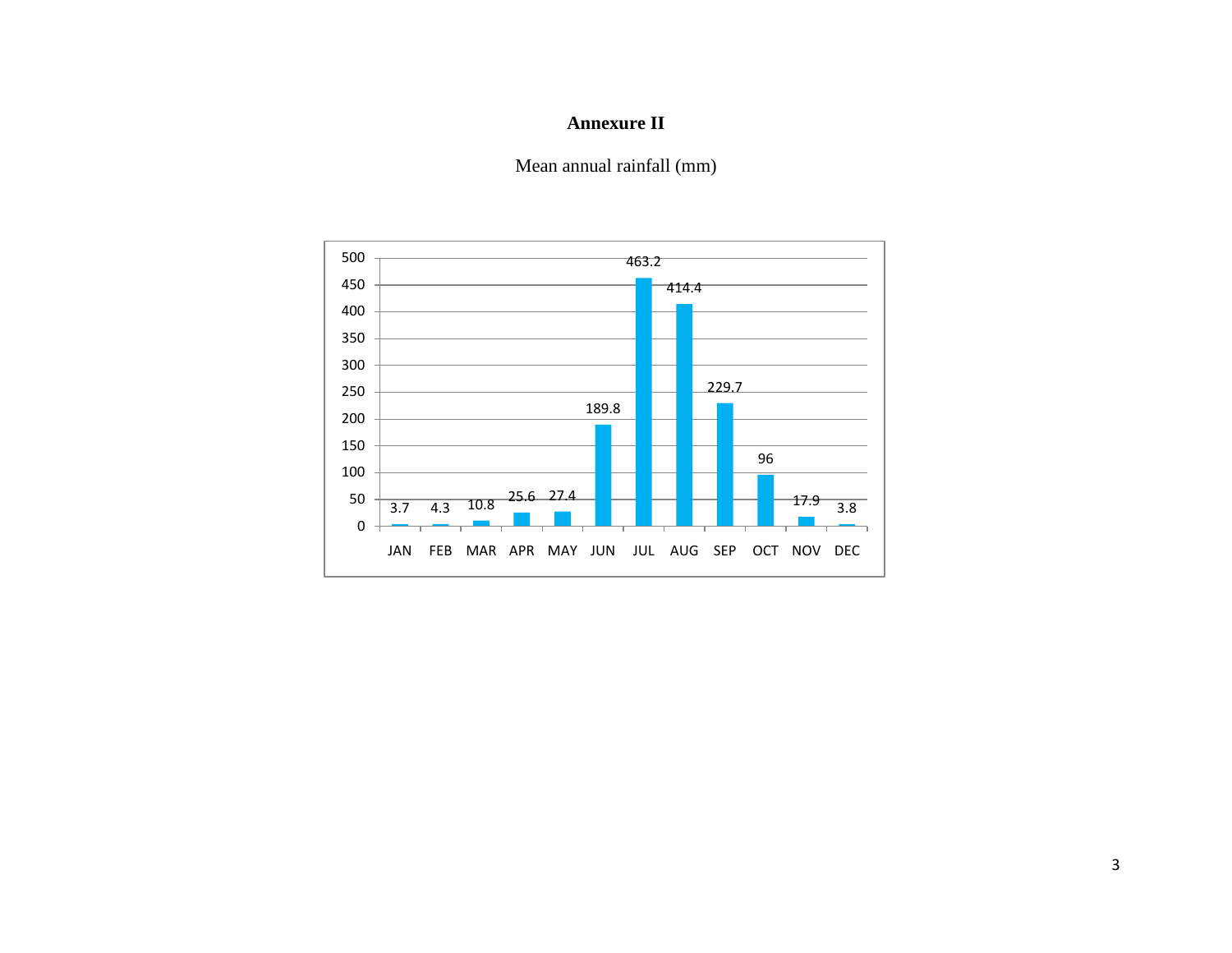#### **2.0 Strategies for weather related contingencies**

#### **2.1 Drought**

| Early<br>season<br>drought<br>(delayed<br>onset) | <b>Major</b><br>Farming<br><b>Situationa</b>                | Normal Crop/<br><b>Cropping system</b>                                              | Change in crop /<br>cropping system<br>including variety                                                                                                         | <b>Agronomic measures</b>                                                                                                                                                                                                                                                                                                                                                                                                                                                                                                                                                                                                                                                                                                                                                            | <b>Remarks</b> on<br>Implementation                                                                                                                                                                                                          |
|--------------------------------------------------|-------------------------------------------------------------|-------------------------------------------------------------------------------------|------------------------------------------------------------------------------------------------------------------------------------------------------------------|--------------------------------------------------------------------------------------------------------------------------------------------------------------------------------------------------------------------------------------------------------------------------------------------------------------------------------------------------------------------------------------------------------------------------------------------------------------------------------------------------------------------------------------------------------------------------------------------------------------------------------------------------------------------------------------------------------------------------------------------------------------------------------------|----------------------------------------------------------------------------------------------------------------------------------------------------------------------------------------------------------------------------------------------|
| Delay by 2<br>weeks<br>4th week of<br>June       | Slopy Upland<br>(Marhan)<br><b>Upland Bunded</b><br>(Tikra) | Rice<br>fallow<br>(Local<br>variety<br>, Broad<br>casting)                          | Rice fallow<br>Early duration varieties<br>Aditya(90days),<br>Vanprabha(90 days),<br>Poornima (105 days),<br>Danteshwari (105 days).                             | • Do hand weeding at 20-25 days<br>after sowing.<br>• To avoid biasi operation following<br>herbicide will be used<br>• Fenoxaprep-p-ethyl $9 \text{ EC}$ @ 60<br>ml. a.i/ ha (625 ml formulation) at<br>15-20 days +ethoxisulphuron 15<br>g/ha. a.i (100 ml/ha formulation)<br>or Chlorimura+Metsulfuron 20%<br>$\overline{4}$<br>$^{\circ}$<br>gms ai/ ha.(20 gram<br>formulation)<br>• For broad leaves and narrow<br>leaves both weed Bispyribac<br>sodium 10% @ 20-25 a.i/ha. (200-<br>250<br>formulation)<br>gm<br><b>or</b><br>pinoxsulam $24\%$ 22.5<br>gram<br>a.i/ha.(93gram/ha.formulation)<br>$\bullet$ 60:40:30 N: P: K full dose of P &<br>K and $\frac{1}{2}$ dose of N should be<br>applied basal remaining N should<br>be top dressed at tillering and PI<br>stage. | • Percolation<br>tank<br>should be excavated<br>on the upper corner<br>recharge/life<br>for<br>saving irrigation.<br>• Trenches should be<br>dug out on the upper<br>side and lower side<br>of field for in situ<br>moisture<br>conservation |
|                                                  | Midland (mal)                                               | Rice fallow $-$<br>(Local variety,<br>Transplanting<br>without<br>planting geometry | Poornima(105 days),<br>Annada, (105 days),<br>Danteshwari(105days),<br>Samleshwari (110days),<br>MTU 1001(120 days),<br>MTU 1010(110 days),<br>Karma Mahsuri(125 | • Line Transplanting.<br>· Herbicide like Fenoxaprop-p-<br>Ethyl 9 EC @ 60 ml. ai/ ha.<br>• Chlorimura+Metsulfuran20% $@$ 4<br>gms. ai/ ha. Almix @ 8 g and<br>whipsuper 250 ml dissolved in 10<br>ltrs of water for 1 acre./Butachlor                                                                                                                                                                                                                                                                                                                                                                                                                                                                                                                                               | • Percolation<br>tank<br>should be excavated<br>on the upper corner<br>for recharge/ life<br>saving irrigation.<br>Trenches should be<br>dug out on the upper                                                                                |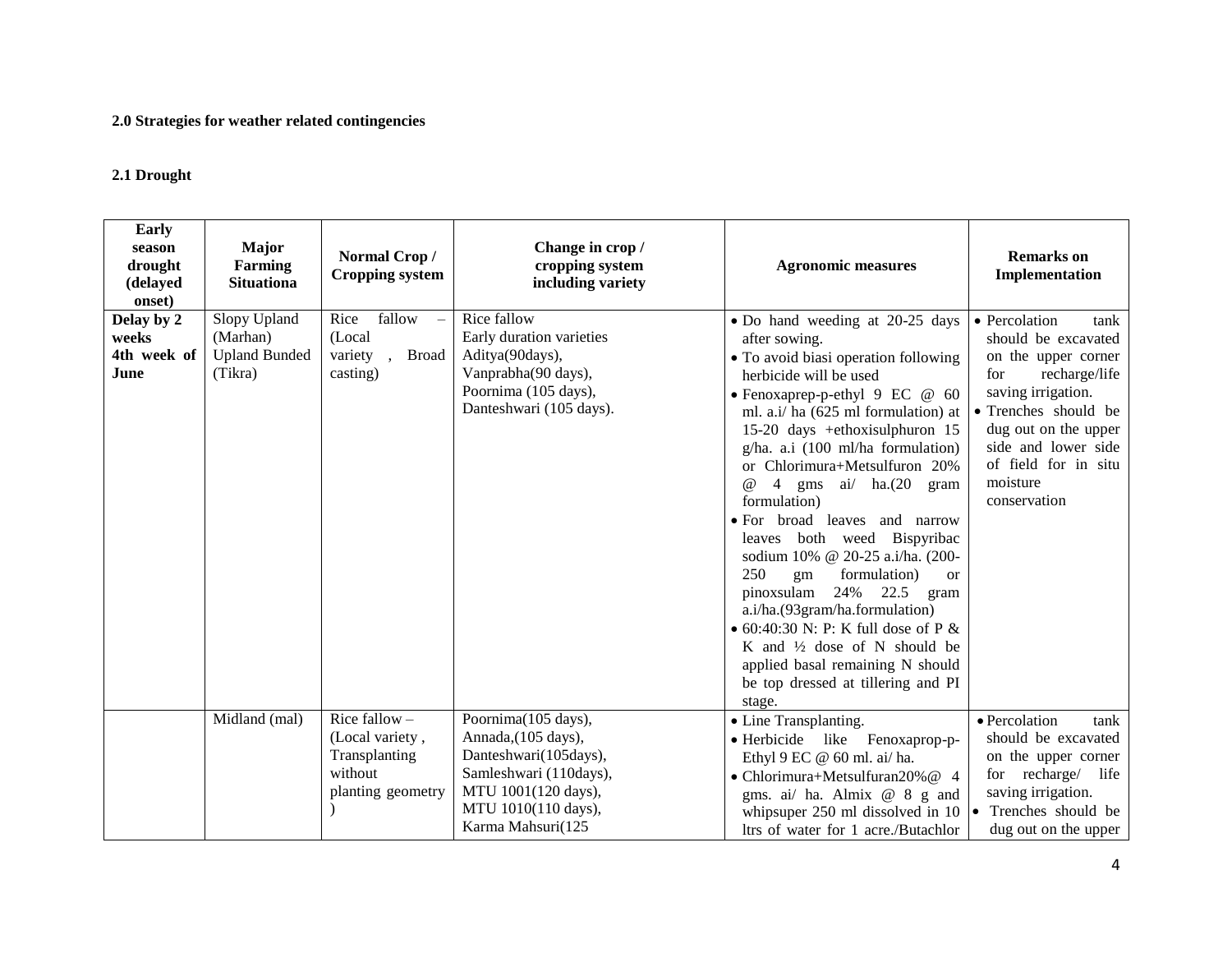|          |               | days), IGKVR1(Rajeshwari, 125days)     | 1.5 kg ai/ha PE. Weeding by                 | side and lower side           |
|----------|---------------|----------------------------------------|---------------------------------------------|-------------------------------|
|          |               |                                        | upland weeder.                              | of field for in situ          |
|          |               |                                        | $\bullet$ 60:40:30 N: P: K full dose of P & | moisture                      |
|          |               |                                        | K and 1/2 dose of N should be               | conservation                  |
|          |               |                                        | applied basal remaining N should            |                               |
|          |               |                                        | be top dressed at tillering and PI          |                               |
|          |               |                                        | stage.                                      |                               |
| Lowland  | Rice          | Bamleshwari (135days),                 | • Do hand weeding at 20-25 days             | $\bullet$ Farm<br>pond<br>for |
| (Gabhar) |               | Swarna(145-150 days), Jaldoobi(140-    | after sowing.                               | waterstorage/irrigati         |
|          |               | 145 days), Indira Sugandhit Dhan1 (130 | · To avoid biasi operation following        | on.                           |
|          |               | Basmati<br>days),<br>Pusa<br>(130)     | herbicide will be used                      | • Trenches should be          |
|          |               | days),IGKVR2(Durgeshwari130days),I     | • Fenoxaprep-p-ethyl 9 EC @ 60              | dug out on the lower          |
|          |               | GKVR1244 Maheshwari)                   | ml. a.i/ ha (625 ml formulation) at         | side of field for in          |
|          |               |                                        | 15-20 days +ethoxisulphuron 15              | situ<br>moisture              |
|          |               |                                        | g/ha. a.i (100 ml/ha formulation)           | conservation                  |
|          |               |                                        | or Chlorimura+Metsulfuron 20%               |                               |
|          |               |                                        | 4 gms ai/ ha.(20 gram<br>$\omega$           |                               |
|          |               |                                        | formulation)                                |                               |
|          |               |                                        | · For broad leaves and narrow               |                               |
|          |               |                                        | leaves both weed Bispyribac                 |                               |
|          |               |                                        | sodium 10% @ 20-25 a.i/ha. (200-            |                               |
|          |               |                                        | 250<br>gm<br>formulation)<br><b>or</b>      |                               |
|          |               |                                        | pinoxsulam $24\%$ 22.5<br>gram              |                               |
|          |               |                                        | a.i/ha.(93gram/ha.formulation)              |                               |
|          |               |                                        | • 80:60:40 N: P: K full dose of P $&$       |                               |
|          |               |                                        | K and 1/2 dose of N should be               |                               |
|          |               |                                        | applied basal remaining N should            |                               |
|          |               |                                        | be top dressed at tillering and PI          |                               |
| Upland & | Maize (Local) | Maize improved variety like : JM-216   | • Line sowing, recommended dose             | • One life<br>saving          |
| Midland  |               | (80-85 ays),                           | of<br>fertilizers<br>$\&$<br>weed           | Irrigation                    |
|          |               | Chandan safed makka -2 (75 days),      | management.                                 |                               |
|          |               | Chandan makka -3 (95 days), Navjot     | $\bullet$ $\Box$ Manual earthing up at 2530 |                               |
|          |               | (90 days).                             | <b>DAS</b>                                  |                               |
|          |               |                                        | • Do hand weeding at 20-25 days             |                               |
|          |               |                                        | after sowing.                               |                               |
|          |               |                                        | • To avoid biasi operation following        |                               |
|          |               |                                        | herbicide will be used                      |                               |
|          |               |                                        | • Fenoxaprep-p-ethyl 9 EC @ 60              |                               |
|          |               |                                        | ml. a.i/ ha (625 ml formulation) at         |                               |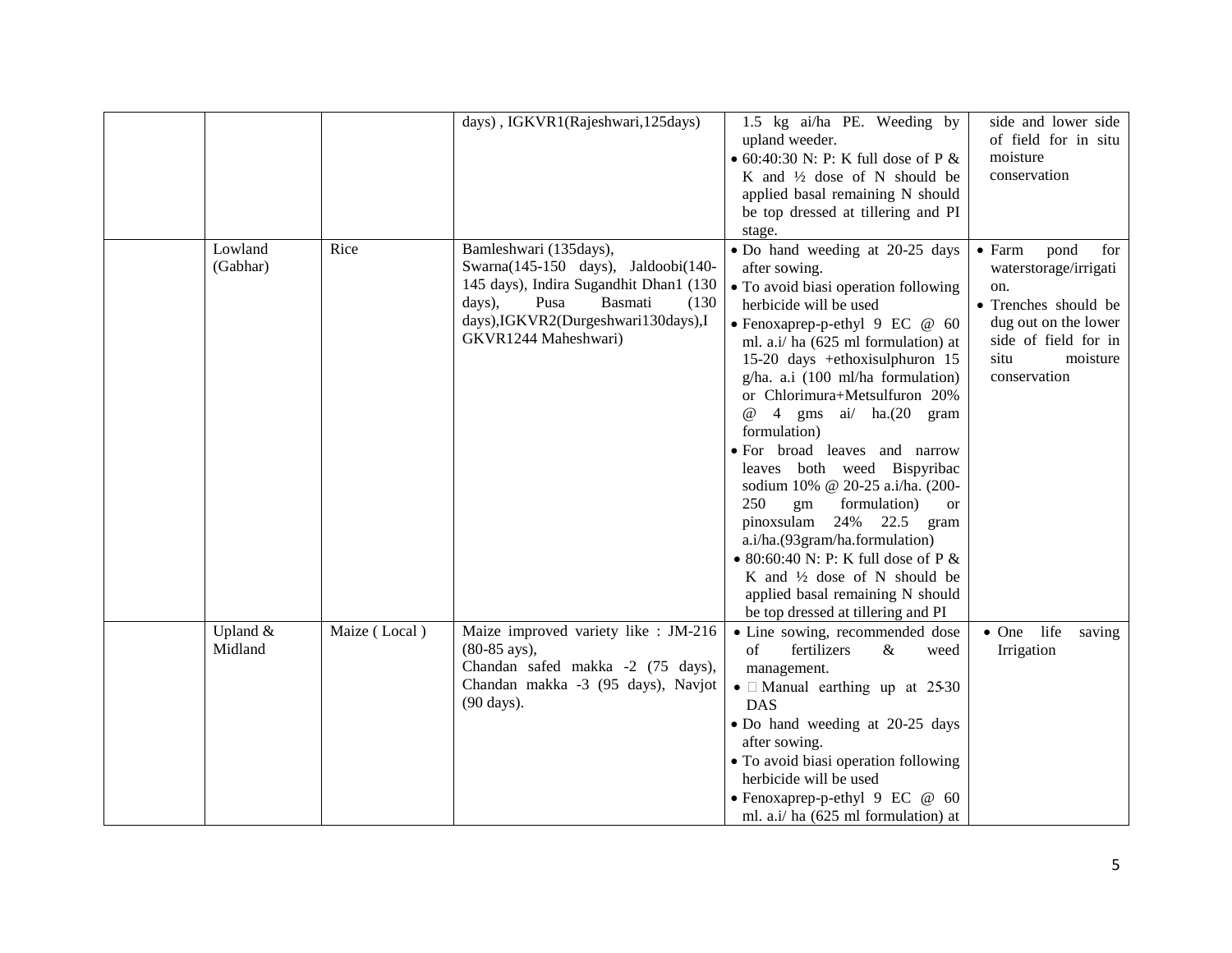|                                     |         |      |           |       |                                      | 15-20 days +ethoxisulphuron 15           |                                     |
|-------------------------------------|---------|------|-----------|-------|--------------------------------------|------------------------------------------|-------------------------------------|
|                                     |         |      |           |       |                                      | g/ha. a.i (100 ml/ha formulation)        |                                     |
|                                     |         |      |           |       |                                      | or Chlorimura+Metsulfuron 20%            |                                     |
|                                     |         |      |           |       |                                      | 4 gms ai/ ha.(20 gram<br>$\omega$        |                                     |
|                                     |         |      |           |       |                                      | formulation)                             |                                     |
|                                     |         |      |           |       |                                      | • For broad leaves and narrow            |                                     |
|                                     |         |      |           |       |                                      | leaves both weed Bispyribac              |                                     |
|                                     |         |      |           |       |                                      | sodium 10% @ 20-25 a.i/ha. (200-         |                                     |
|                                     |         |      |           |       |                                      | 250<br>formulation)<br>gm<br><b>or</b>   |                                     |
|                                     |         |      |           |       |                                      | pinoxsulam<br>24% 22.5<br>gram           |                                     |
|                                     |         |      |           |       |                                      | a.i/ha.(93gram/ha.formulation)           |                                     |
|                                     |         |      |           |       |                                      | • 80:50:30 N: P: K kg/ha.50% N           |                                     |
|                                     |         |      |           |       |                                      | basal and 50% N astop dressing at        |                                     |
|                                     |         |      |           |       |                                      | knee high & silking stage                |                                     |
|                                     |         |      | Maize     | $+$   | Maize JM-216 (80-85 days), Chandan   | • One hand weeding at 25-30 DAS          |                                     |
|                                     |         |      | Pigeonpea |       | maize-1(105 days), Chandan safed     | • One earthing in maize                  |                                     |
|                                     |         |      | (4:2)     |       | maize-2 (75 days),                   | • Pendimethalin 1 kg ai /ha Sowing       |                                     |
|                                     |         |      |           |       | Arhar-Rajeelochan and Asha Composite | across the slope 2 intercultural         |                                     |
|                                     |         |      |           |       | NAC-6004                             | operations at 20 & 40 DAS                |                                     |
|                                     |         |      |           |       | $(125 \text{ days})$                 | • Opening of furrow between rows         |                                     |
|                                     |         |      |           |       |                                      | of pigeon pea                            |                                     |
| Early season drought(delayed onset) |         |      |           |       |                                      |                                          |                                     |
| Delay by 4                          | Midland | Rice |           |       | Rice-Lehi system                     | • Do hand weeding at 20-25 days          | • Percolation<br>tank               |
| weeks                               | (mal)   |      |           |       | Line sowing method                   | after sowing.                            | should be excavated                 |
| (Specify                            |         |      |           |       | Poornima(105 days),                  |                                          |                                     |
| month)                              |         |      |           |       | Annada, (105 days),                  | • To avoid biasi operation following     | on the upper corner                 |
| 2nd week of                         |         |      |           |       | Danteshwari(105days),                | herbicide will be used                   | for recharge/ life                  |
| June                                |         |      |           |       | MTU 1001(120 days),                  | • Fenoxaprep-p-ethyl $9 \text{ EC}$ @ 60 | saving irrigation.                  |
|                                     |         |      |           |       |                                      | ml. a.i/ ha (625 ml formulation) at      | $\bullet$ $\square$ Trenches should |
|                                     |         |      |           | Karma | MTU 1010(110 days),                  | 15-20 days +ethoxisulphuron 15           | be dug out on the                   |
|                                     |         |      |           |       | Mahsuri(125<br>days), Samleshwari    | $g/ha$ . a.i (100 ml/ha formulation)     | side<br>upper<br>and                |
|                                     |         |      |           |       | 112days), IGKVR1,                    | or Chlorimura+Metsulfuron 20%            | lower side of field                 |
|                                     |         |      |           |       |                                      | 4 gms ai/ ha.(20 gram<br>$^{\copyright}$ | for in situ moisture                |
|                                     |         |      |           |       |                                      | formulation)                             | conservation.                       |
|                                     |         |      |           |       |                                      | • For broad leaves and narrow            |                                     |
|                                     |         |      |           |       |                                      | leaves both weed Bispyribac              |                                     |
|                                     |         |      |           |       |                                      | sodium 10% @ 20-25 a.i/ha. (200-         |                                     |
|                                     |         |      |           |       |                                      | 250<br>formulation)<br>gm<br><b>or</b>   |                                     |
|                                     |         |      |           |       |                                      | 24% 22.5<br>pinoxsulam<br>gram           |                                     |
|                                     |         |      |           |       |                                      | a.i/ha.(93gram/ha.formulation)           |                                     |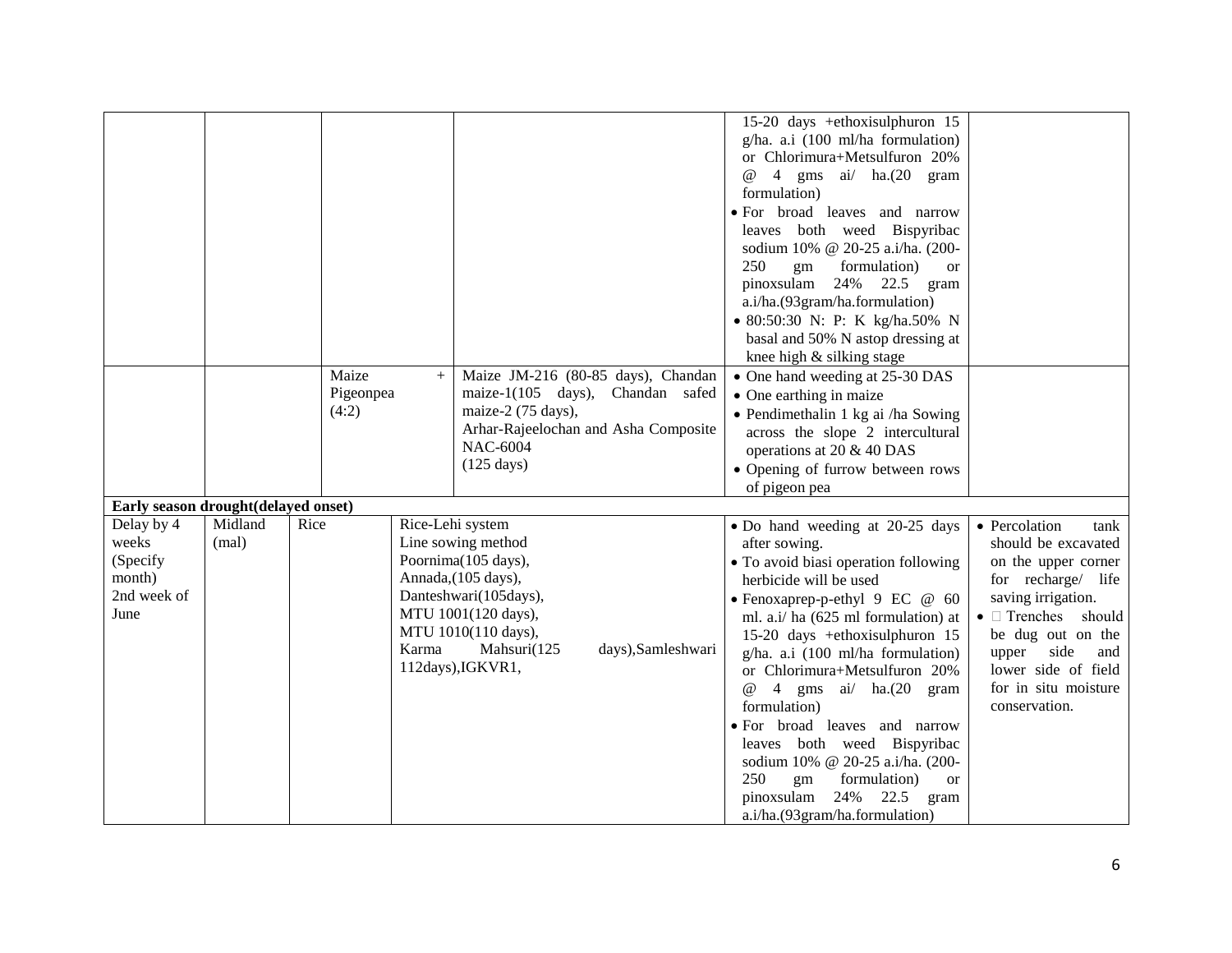|                   |                                         |                                                                                                                                                                                                                                                           | • 60:40:30 N: P: K full dose of P $&$<br>K and $\frac{1}{2}$ dose of N should be<br>applied basal remaining N should<br>be top dressed at tillering and PI<br>stage.<br>• Weeding by implement(Hand<br>Hoe)                                                                                                                                                                                                                                                                                                                                                                                                                                                                                                                                                                                                             |                                                                                                                                                                          |
|-------------------|-----------------------------------------|-----------------------------------------------------------------------------------------------------------------------------------------------------------------------------------------------------------------------------------------------------------|-------------------------------------------------------------------------------------------------------------------------------------------------------------------------------------------------------------------------------------------------------------------------------------------------------------------------------------------------------------------------------------------------------------------------------------------------------------------------------------------------------------------------------------------------------------------------------------------------------------------------------------------------------------------------------------------------------------------------------------------------------------------------------------------------------------------------|--------------------------------------------------------------------------------------------------------------------------------------------------------------------------|
| Lowland           | Rice                                    | Rice - Lehi system<br>Line sowing method<br>Bamlesh-wari (140 days)<br>Swarna(145 days),<br>Jaldoobi(140 days),<br>Indira Sugandhit Dhan-<br>$1(130 \text{ days})$ ,<br>Pusa<br><b>Basmati</b><br>(130)<br>days), IGKVR2<br>(130days), IGKVR1244(130days) | • Do hand weeding at 20-25 days<br>after sowing.<br>• To avoid biasi operation following<br>herbicide will be used<br>• Fenoxaprep-p-ethyl 9 EC @ 60<br>ml. a.i/ ha (625 ml formulation) at<br>15-20 days +ethoxisulphuron 15<br>$g/ha$ . a.i (100 ml/ha formulation)<br>or Chlorimura+Metsulfuron 20%<br>4 gms ai/ ha.(20 gram<br>$^{\circ}$<br>formulation)<br>• For broad leaves and narrow<br>leaves both weed Bispyribac<br>sodium 10% @ 20-25 a.i/ha. (200-<br>250<br>formulation)<br>gm<br><b>or</b><br>pinoxsulam $24\%$ 22.5<br>gram<br>a.i/ha.(93gram/ha.formulation)<br>• 80:60:40 N: P: K full dose of P $&$<br>K and $\frac{1}{2}$ dose of N should be<br>applied basal remaining N should<br>be top dressed at tillering and PI<br>stage.<br>• Weeding by implement Ambika<br>Paddy Weeder & Cono Weeder) | $\bullet$ Farm<br>pond<br>for<br>waterstorage/irrigati<br>on.<br>• Trenches should be<br>dug out on the<br>· lower side of field<br>for in situ moisture<br>conservation |
| Upland<br>(Maran) | Finger millet<br>$-$ (Local<br>variety) | Finger millet improved<br>varieties like : GPU 28<br>(120 days) PES-400<br>(90-92days) GPU-66, Indira ragi 1 (130 days)                                                                                                                                   | • Line sowing with recommended<br>dose of fertilizers.<br>• One hand weeding at 25- 30<br><b>DAS</b><br>• Sowing across the slope<br>• Opening of furrow at 10-15 m<br>interval Intercultural operations<br>at 12 DAS and 21 DAS for                                                                                                                                                                                                                                                                                                                                                                                                                                                                                                                                                                                    |                                                                                                                                                                          |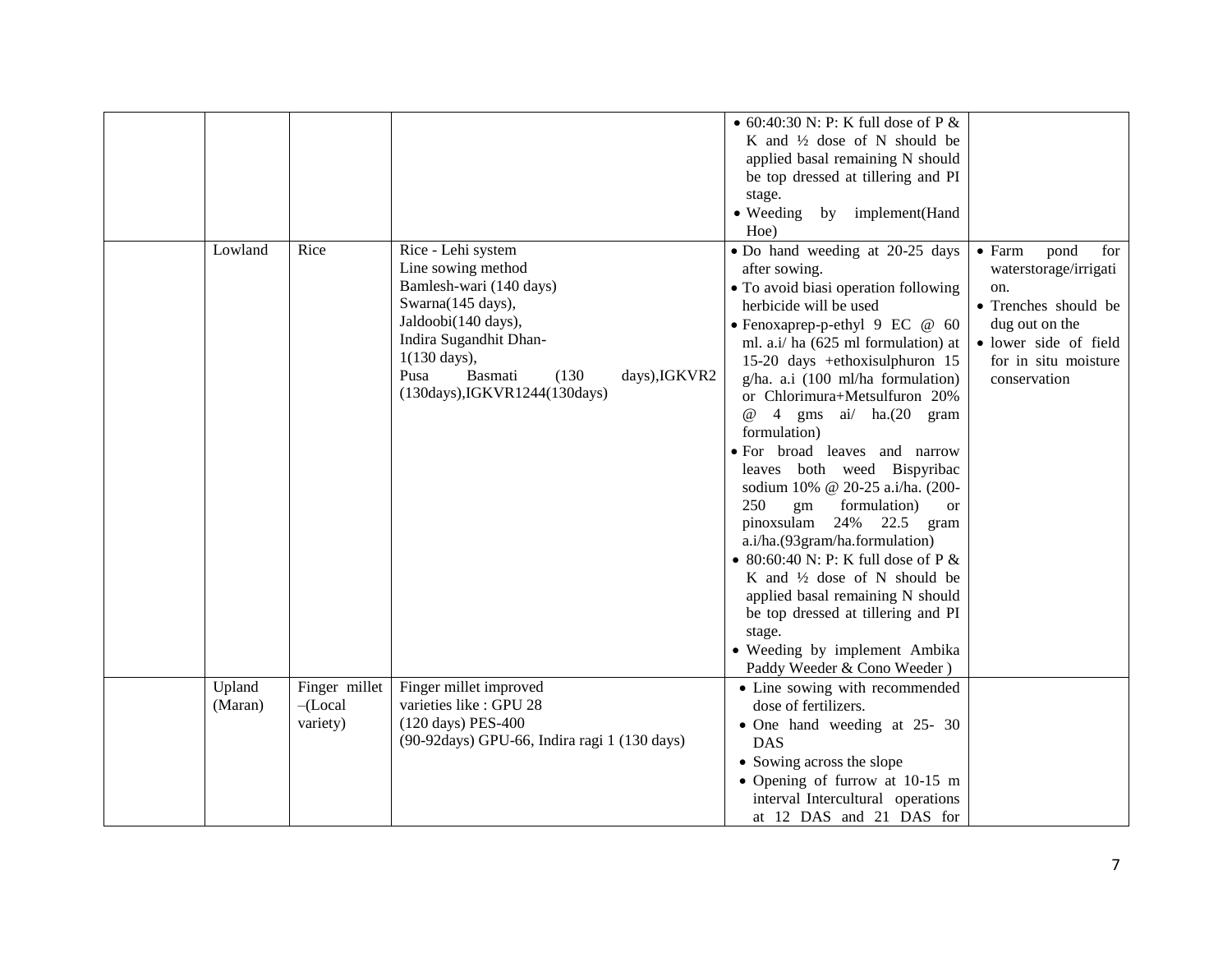|                                                                    |                          |                                                                                         |                                                                                                                                                                                      | thinning and removal of weeds                                                                                                                                                                                                                                                                                                                                                                 |  |
|--------------------------------------------------------------------|--------------------------|-----------------------------------------------------------------------------------------|--------------------------------------------------------------------------------------------------------------------------------------------------------------------------------------|-----------------------------------------------------------------------------------------------------------------------------------------------------------------------------------------------------------------------------------------------------------------------------------------------------------------------------------------------------------------------------------------------|--|
|                                                                    |                          | Sesame                                                                                  | Sesame - Early variety                                                                                                                                                               | • One hand weeding at 25-30                                                                                                                                                                                                                                                                                                                                                                   |  |
|                                                                    |                          |                                                                                         | RT-54, TKG-55, TKG-21                                                                                                                                                                | <b>DAS</b>                                                                                                                                                                                                                                                                                                                                                                                    |  |
|                                                                    |                          |                                                                                         | Local $(c)$                                                                                                                                                                          | • Sowing across the Slope                                                                                                                                                                                                                                                                                                                                                                     |  |
| Early season drought (delayed onset)                               |                          |                                                                                         |                                                                                                                                                                                      |                                                                                                                                                                                                                                                                                                                                                                                               |  |
| Delay by 6<br>weeks<br>(Specify<br>month)<br>4th week of<br>July   | Lowland                  | Rice                                                                                    | Blackgram                                                                                                                                                                            | Sowing across the slope with<br>good drainage<br>Improved variety, Line sowing<br>with recommended fertilizers &<br>Weed management.                                                                                                                                                                                                                                                          |  |
|                                                                    | Upland                   | Little millet<br>Local<br>Variety<br><b>Broad</b><br>casting with<br>out<br>fertilizers | Little millet – improved variety like :<br>OLM-37(80-82 days)<br>OLM-203(110-150 days)<br>JK-8(60-70 days) Birsa undhali-1(70-75 days)<br>TNAU-63(90-95 days)<br>RPMB-1(95-100 days) | • Spraying of Isoproturon<br>$^{\,a}$<br>0.5 kgai /ha Pre emergence<br>Hand<br>weeding<br>30<br><b>DAS</b><br>Thinning at 15 days after<br>germination<br>40:20:10 N: P: K Kg/ha.<br>For line sowing one part seed $\&$<br>20 part sand/FYM mixes with<br>properly.<br>• Two inter-cultural operations at<br>15-20 DAS<br>Summer ploughing<br>Use of FYM 1tonne/ha after<br>every three years |  |
| Early season drought(delayed onset)                                |                          |                                                                                         |                                                                                                                                                                                      |                                                                                                                                                                                                                                                                                                                                                                                               |  |
| Delay by 8<br>weeks<br>(Specify<br>month)<br>2nd week of<br>August | Upland<br>and<br>midland | Niger                                                                                   | Niger-Improved variety<br>IGP-76(105-110 days)<br>JNS-1 (90-100 days)<br>JNS-6 (90-100 days)                                                                                         | Summer ploughing<br>20:20:10 N:P:K kg/ha<br>One hand weeding at 15-20<br><b>DAS</b><br>Pendimethelin/Alachlor@1.5kg<br>ai/ha mix with 500 lit water<br>Intercultural operations at 12<br>DAS and 21 DAS for thinning                                                                                                                                                                          |  |
|                                                                    |                          | Horsegram<br>Local<br>varieties                                                         | Horsegram: Indira kulthi 1(80 days), AK-21(80-90<br>days) HPK-4 (76days), VLGH-1(80 days), Birsa<br>Kulthi(81days), A.K.-21 (83 days), Bastar Kali(95                                | Sowing across the slope<br>Two inter culture operations at<br>20 and 40 DAS                                                                                                                                                                                                                                                                                                                   |  |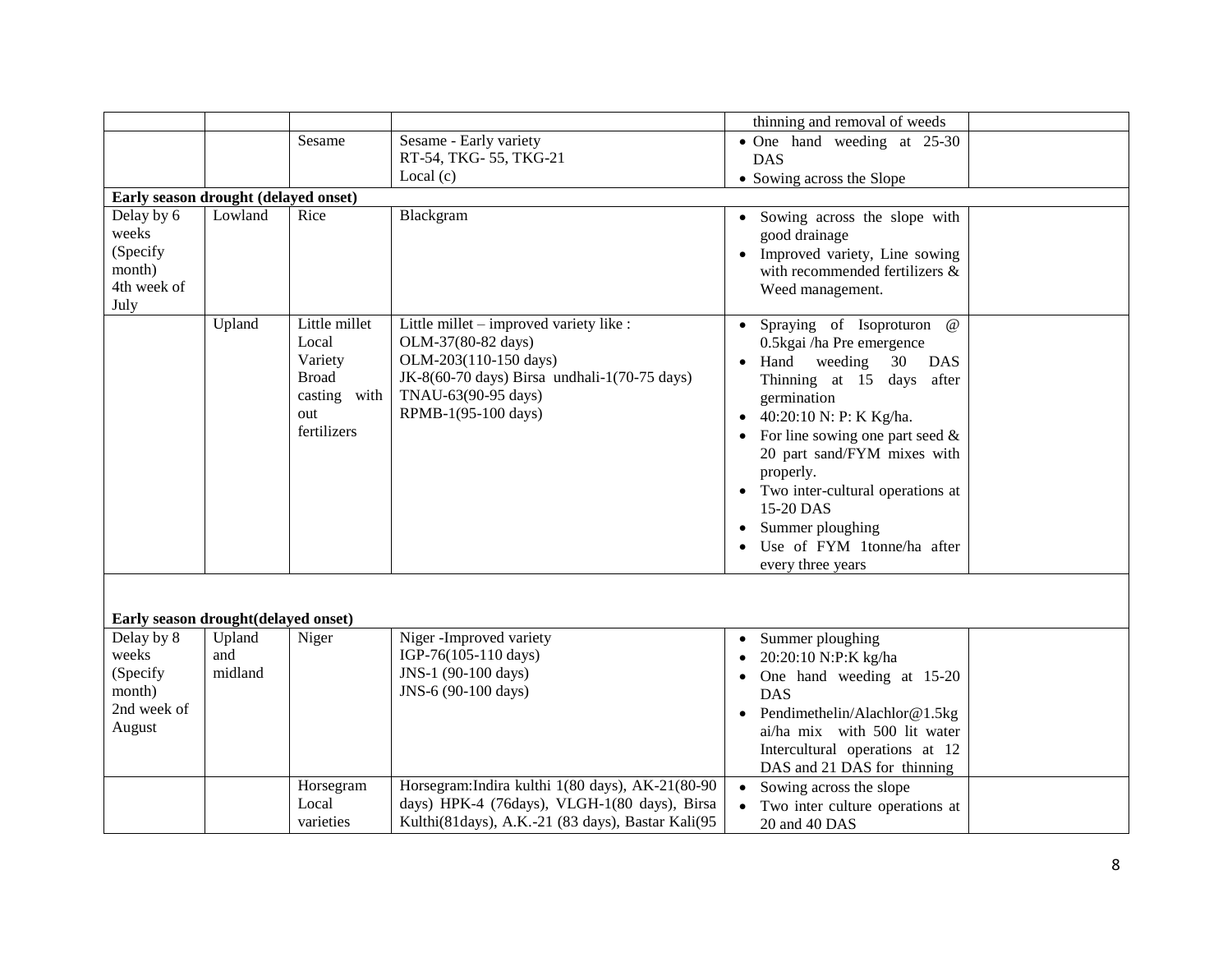|                                                                                                                                                            |         | used | days)                                                                                                                                                                                                                                                                                                                                                                                                                                        | Life saving irrigation<br>Summer ploughing<br>20:40:20 NPK kg/ha full dose<br>at the time of sowing<br>15-20 DAS, 1-2 hand weeding<br>$\bullet$<br>Thiram @ 3 gm/kg seed, PSB<br>culture @ 5 g/kg seed.<br>Rhizobium culture 5g/kg seed<br>Line sowing of horse gram<br>should be followed. |
|------------------------------------------------------------------------------------------------------------------------------------------------------------|---------|------|----------------------------------------------------------------------------------------------------------------------------------------------------------------------------------------------------------------------------------------------------------------------------------------------------------------------------------------------------------------------------------------------------------------------------------------------|---------------------------------------------------------------------------------------------------------------------------------------------------------------------------------------------------------------------------------------------------------------------------------------------|
| Early season drought (Normal onset)                                                                                                                        |         |      |                                                                                                                                                                                                                                                                                                                                                                                                                                              |                                                                                                                                                                                                                                                                                             |
| <b>Normal</b><br>onset<br>followed by<br>$15 - 20$<br>days<br>spell<br>dry<br>after sowing<br>leading<br>to<br>poor<br>germination<br>/ crop stand<br>etc. | Upland  | Rice | • Foliar Spray of Urea 2-3<br>% solution in place of top dressing during<br>moisture stress condition.<br>• Life saving irrigation should be given so that<br>crops can be saved.<br>· Gundhi BugControl (Malathion+ DDVP@ 45ml<br>$+5$ ml)<br>• $\Box$ Green leaf hopper (At PI stage BPMC $@$<br>1ml/litre of water)                                                                                                                       | In the standing crops hand<br>weeding should be done so that<br>moisture remaining within soil<br>may be conserved to<br>the<br>maximum extent possible<br>Small percolation pits<br>for<br>storing 1 cum of water at the<br>corner of the field.                                           |
|                                                                                                                                                            | Midland | Rice | · Under Broadcasting situation biasi should be<br>done at 30-35 DAS followed by saghan chalai                                                                                                                                                                                                                                                                                                                                                | · Percolation tank should be<br>excavated on the upper corner<br>for recharge/life saving.<br>Trenches should be dug out on<br>$\bullet$<br>the upper side and lower side of<br>field for in situ moisture<br>conservation.                                                                 |
|                                                                                                                                                            | Lowland | Rice | • Life saving irrigation<br>• should be given so that crops can be saved.<br>• I Weedicide like Fenoxaprep P. Ethyl 9 EC<br>should be used @ 60 ml. active ingredient/ ha.<br>• Chlorimura+Metsulfuran 20 percent should be<br>used @ 4 gms. Active ingredient/ ha. And<br>application should be done in 500-600 litres of<br>water.)<br>• If farmers want to do biasi operation, narrow<br>sized plough should be used for biasi operation. |                                                                                                                                                                                                                                                                                             |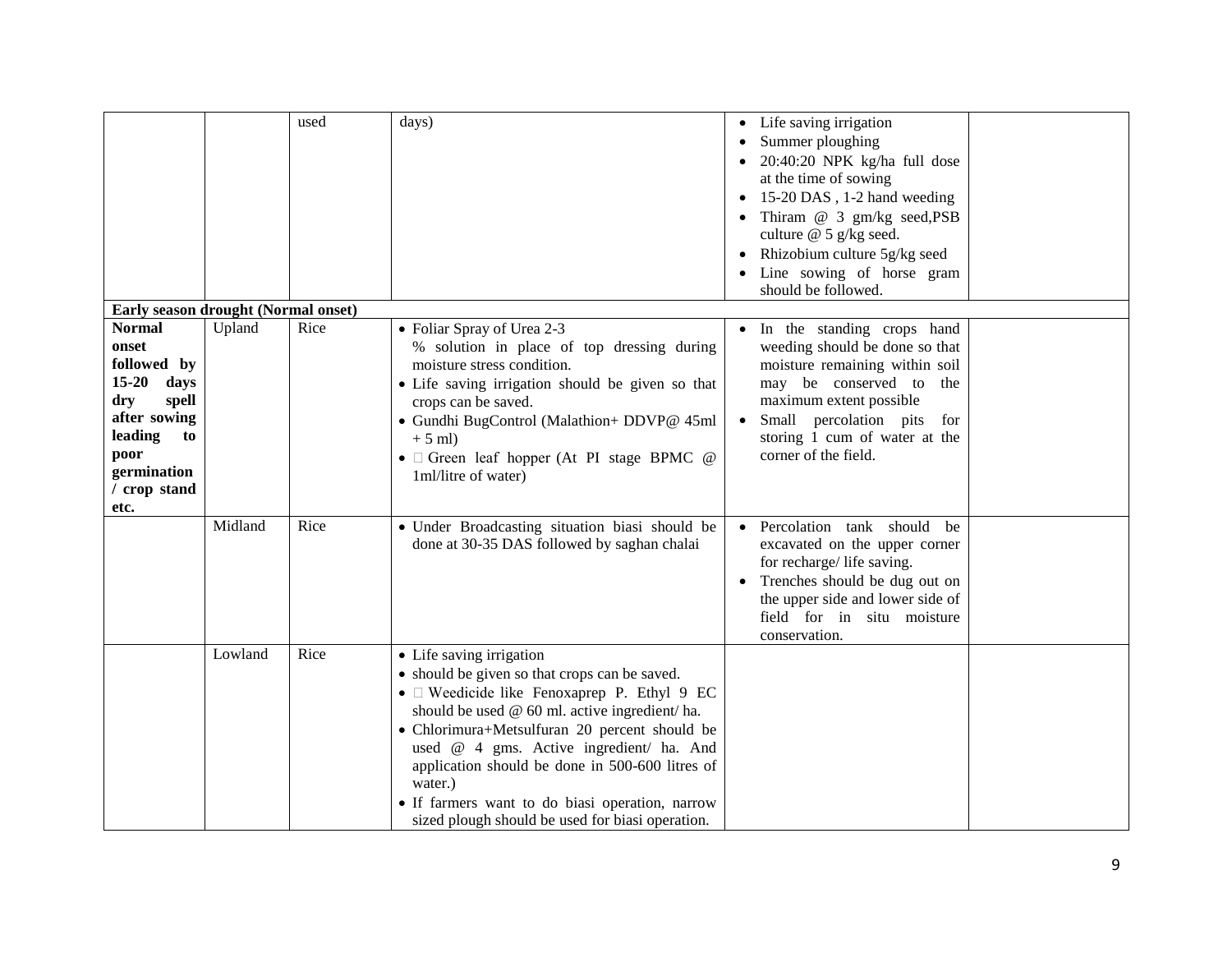|                        |        |                                                            | • Ploughing should be done at wider spacing.<br>• Chalai operation should be done immediately<br>after biasi operation and plants should be<br>uniformly distributed and fertilizers should be<br>applied.                                                                                                                                                                                                                                                                                                                                                                                                                                                                                     |                                                                                                                                                                                                                                                                                                                                                                                                                                                                                                                                                                                                                                             |  |
|------------------------|--------|------------------------------------------------------------|------------------------------------------------------------------------------------------------------------------------------------------------------------------------------------------------------------------------------------------------------------------------------------------------------------------------------------------------------------------------------------------------------------------------------------------------------------------------------------------------------------------------------------------------------------------------------------------------------------------------------------------------------------------------------------------------|---------------------------------------------------------------------------------------------------------------------------------------------------------------------------------------------------------------------------------------------------------------------------------------------------------------------------------------------------------------------------------------------------------------------------------------------------------------------------------------------------------------------------------------------------------------------------------------------------------------------------------------------|--|
|                        | Upland | Maize                                                      | • One life saving irrigation.<br>• Early duration maize crop varieties (up to 110<br>days) should be sown.<br>• For this, Pusa early variety is appropriate.<br>• Herbicide: Attrazine 50%<br>$2.5$ kg/ha<br>or<br>Pendimethalin 30 EC 2.5lit/ha or oxyflurophin<br>23.5 EC 425 ml/ha in 750 liter of water.<br>• 50% N basal and 50% N as top dressing at knee<br>high & silking stage                                                                                                                                                                                                                                                                                                        | • Earthing up by manual 25-30<br><b>DAS</b><br>Trenches should be dug out on<br>the upper side and lower side of<br>field for in situ moisture<br>conservation.                                                                                                                                                                                                                                                                                                                                                                                                                                                                             |  |
|                        |        |                                                            | Mid season drought (long dry spell, consecutive 2 weeks rainless (>2.5 mm) period)                                                                                                                                                                                                                                                                                                                                                                                                                                                                                                                                                                                                             |                                                                                                                                                                                                                                                                                                                                                                                                                                                                                                                                                                                                                                             |  |
| At vegetative<br>stage | Upland | Rice                                                       | • Foliar spray of Urea 2-3 % solution in place of<br>top dressing during moisture stress condition.<br>• Life saving irrigation should be given so that<br>crops can be saved.<br>• Green leaf hopper (At PI stage BPMC @ 1<br>ml/litre of water) $\Box$<br>· Under Broadcasting situation biasi should be<br>done at 30-35 DAS followed by saghan chalai as<br>per availability of sufficient Moisture. In the<br>standing crops the hand weeding/Mulching<br>should be done so that moisture remaining<br>within soil may be conserved to the maximum<br>extent possible.<br>• Trenches should be dug out on the upper side<br>and lower side of field for in situ moisture<br>conservation. | • In the standing crops the hand<br>weeding/Mulching should be<br>$\bullet$ done<br>SO <sub>2</sub><br>that<br>moisture<br>remaining within soil may be<br>conserved to the maximum<br>extent possible.<br>• Trenches should be dug out on<br>the upper side and lower side of<br>field for in situ moisture<br>conservation.<br>In the standing crops the hand<br>weeding/Mulching should be<br><b>SO</b><br>that<br>done<br>moisture<br>remaining within soil may be<br>conserved to the maximum<br>extent possible.<br>• Trenches should be dug out on<br>the upper side and lower side of<br>field for in situ moisture<br>conservation |  |
|                        | Upland | Kodo millet<br>Indira kodo1,<br>JK 155, JK<br>and JK<br>48 | · Improved variety with recommended dose of<br>fertilizer<br>• Two intercultural operations at 15-20 DAS                                                                                                                                                                                                                                                                                                                                                                                                                                                                                                                                                                                       | • Contour bunding on full length<br>of field for interception of<br>runoff<br>• Hand weeding should be one                                                                                                                                                                                                                                                                                                                                                                                                                                                                                                                                  |  |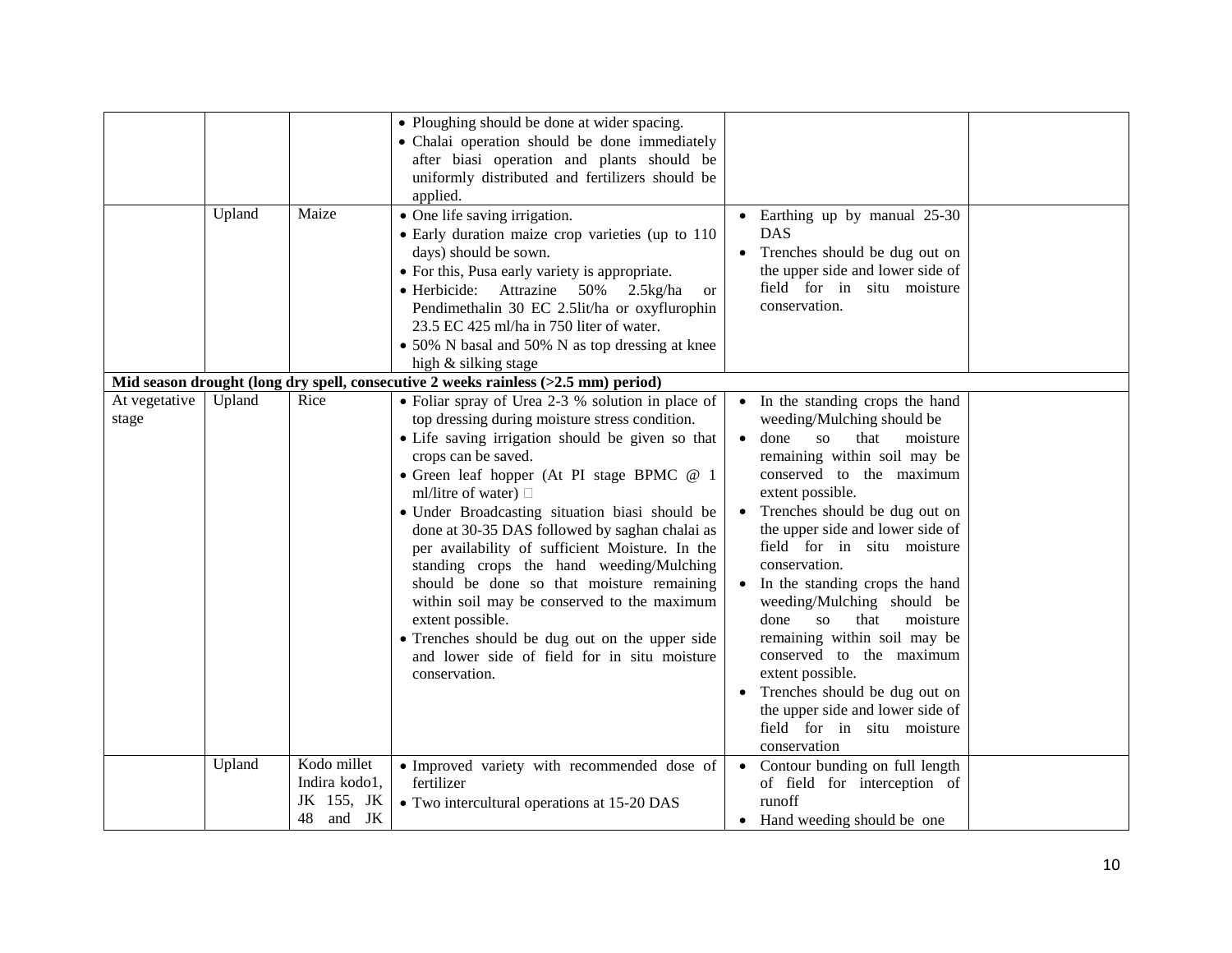|                   |             | 439                                           |                                                                   |                                             |                        |
|-------------------|-------------|-----------------------------------------------|-------------------------------------------------------------------|---------------------------------------------|------------------------|
|                   | Upland      | Little Millet                                 | • Improved variety with recommended dose of                       | Trenches should be dug out on               |                        |
|                   |             | JK 8, BG1,                                    | fertilizer                                                        | the upper side and lower side of            |                        |
|                   |             | <b>OLM 36</b>                                 | • Thinning at 15 days after germination                           | field for in situ moisture                  |                        |
|                   |             |                                               | • Life saving irrigation should be given so that                  | conservation.                               |                        |
|                   |             |                                               | • crops can be saved.                                             | Hand weeding should be done.                |                        |
|                   |             | Finger Millet                                 | · Improved variety with recommended dose of                       | Remaining 50% N in two plits<br>$\bullet$   |                        |
|                   |             |                                               | fertilizer                                                        | at branching & PI stage                     |                        |
|                   |             | PR<br>202,                                    | • Intercultural perations at 12 DAS and 21 DAS                    | Sowing across the slope<br>$\bullet$        |                        |
|                   |             | GPU 48 and                                    | for thinning and removal of weeds                                 | One hand weeding at 25-30                   |                        |
|                   |             | GPU 67                                        | • $\Box$ Remaining 50% N in two splits at branching               | <b>DAS</b>                                  |                        |
|                   |             |                                               | & PI stage                                                        |                                             |                        |
|                   |             | Terminaldrought (Early withdrawal of monsoon) |                                                                   |                                             |                        |
|                   |             | Rice                                          | Niger (Devmali & Utakmandal)                                      | Sowing across the slope.<br>$\bullet$       |                        |
|                   |             |                                               | • Improved Variety With ecommended fertilizer                     | Summer ploughing<br>$\bullet$               |                        |
|                   |             |                                               | • $\Box$ Intercultural operations at 12 DAS and 21                | Pendimethilin/Alachlore @1.5kg<br>$\bullet$ |                        |
|                   |             |                                               | DAS for thinning                                                  | ai/ha mix with 500 lit water                |                        |
|                   |             |                                               | • One hand weeding $@15-20$ DAS                                   |                                             |                        |
|                   |             | Rice                                          | Horsegram (Indira kulti 1)                                        | · 20:40:20 NPK kg/ha full dose at           |                        |
|                   |             |                                               | • Improved Variety With recommended fertilizer                    | the time of sowing 15-20 DAS.               |                        |
|                   |             |                                               | $\bullet$ 1-2 hand weeding.                                       | • Sowing across the slope.                  |                        |
|                   |             |                                               | $\bullet$ $\Box$ Life saving irrigation should be given so that   | • Two inter culture operations at 20        |                        |
|                   |             |                                               | crops can be saved                                                | and 40 DAS                                  |                        |
|                   |             |                                               |                                                                   | $\bullet$ 0.5 ml Calyxin (0.05 %) spray to  |                        |
|                   |             |                                               |                                                                   | control powdery mildew.                     |                        |
|                   |             | Rice                                          | • Horsegram                                                       | • 20:40:30 NPK Kg /ha.                      |                        |
|                   |             |                                               | • Improved variety with recommended fertilizer                    | • Summer ploughing One hand                 |                        |
|                   |             |                                               | • Two Intercultural operations at 12 DAS and 21                   | weeding 15-20@ DAS.                         |                        |
|                   |             |                                               | DAS for thinning                                                  | • Sowing across the slope.                  |                        |
|                   |             |                                               | • 1-2 hand weeding life saving irrigation                         |                                             |                        |
|                   |             |                                               | Continuous high rainfall in a short span leading to water logging |                                             |                        |
|                   | <b>Crop</b> | Vegetative                                    | <b>Flowering</b>                                                  | <b>Crop maturity</b>                        | <b>Post harvest</b>    |
| <b>Continuous</b> | Rice        | of<br>• Drainage                              | • Drainage of excess water, management of                         | Drainage of excess water,                   | $\bullet$ Cover<br>the |
| high rainfall     |             | excess water,                                 | blast (tricyclozol 6 $g/10$ 1 of water) and                       |                                             | harvested produce      |
| in a short        |             | management                                    | stem borer (Chlorpyriphos @ 1.5 ml/l of                           |                                             | in farm yard.          |
| span leading      |             | of<br>blast                                   | water)                                                            |                                             |                        |
| water<br>to       |             | (tricyclozol 6                                |                                                                   |                                             |                        |
| logging           |             | g/10<br>of<br>1                               |                                                                   |                                             |                        |
|                   |             | water)                                        |                                                                   |                                             |                        |